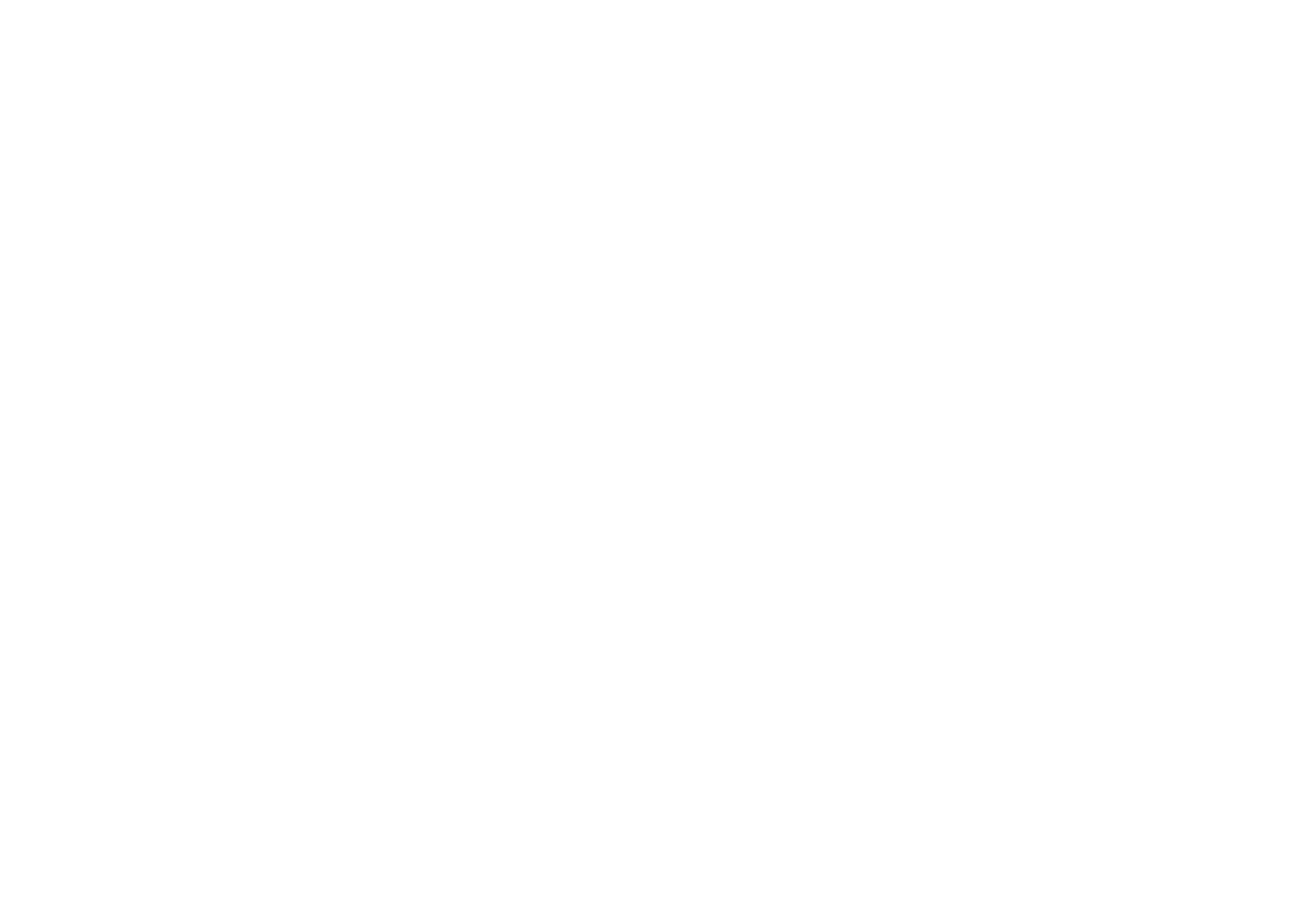## **Table 1. Features of the earlier and current methodologies**

| Factors                              | Earlier methodologies                                                                                                                                                                                                                                                               | Current methodology                                                                                                                                                                                                                                                                                                                                   |  |  |  |  |
|--------------------------------------|-------------------------------------------------------------------------------------------------------------------------------------------------------------------------------------------------------------------------------------------------------------------------------------|-------------------------------------------------------------------------------------------------------------------------------------------------------------------------------------------------------------------------------------------------------------------------------------------------------------------------------------------------------|--|--|--|--|
|                                      | <b>REGIONAL CONSIDERATIONS</b>                                                                                                                                                                                                                                                      |                                                                                                                                                                                                                                                                                                                                                       |  |  |  |  |
| Site location                        | Regional factors not considered, except in assessment of<br>impacts from coal-fired power stations in [U3]                                                                                                                                                                          | Regional variations in population density, consumption rates and fish catch reflected                                                                                                                                                                                                                                                                 |  |  |  |  |
| Population distribution              | Average population density for all sites used                                                                                                                                                                                                                                       | Absolute number of people around each nuclear site (electronic attachment 3) and density<br>information for other types of facility                                                                                                                                                                                                                   |  |  |  |  |
| Consumption rates                    | Global average values used to represent total consumption<br>of foods                                                                                                                                                                                                               | Regional consumption rates $(a)$ for individual dose calculations from discharges to<br>atmosphere and from aquatic discharges, and $(b)$ as intermediates in calculation of<br>collective dose from discharges to atmosphere. For collective doses from aquatic<br>discharges, some regional variations in fish catch and irrigation rates reflected |  |  |  |  |
| Occupancy                            | Global average values used                                                                                                                                                                                                                                                          | Comparison of indoor/outdoor occupancy demonstrates little variation and no climatic<br>trend; thus, similar global average values used                                                                                                                                                                                                               |  |  |  |  |
| Irrigation                           | Methodology referenced to [C1]; further details not<br>provided                                                                                                                                                                                                                     | Regional/climatic factors influence both proportion of crops irrigated and irrigation rate.<br>Approach based on FAO data on proportion of water withdrawals for agricultural use and<br>proportion of agricultural land irrigated for different regions                                                                                              |  |  |  |  |
| Water treatment                      | Drinking water treatment removal factors presented in<br>table 27, annex A [U4]; no regional factors considered                                                                                                                                                                     | Single set of (radionuclide-specific) water treatment factors appropriate for simple water<br>treatment methods applied for all regions                                                                                                                                                                                                               |  |  |  |  |
| Inhalation and water ingestion rates | No regional factors considered                                                                                                                                                                                                                                                      | No regional factors considered                                                                                                                                                                                                                                                                                                                        |  |  |  |  |
|                                      | FEATURES OF THE SCENARIO                                                                                                                                                                                                                                                            |                                                                                                                                                                                                                                                                                                                                                       |  |  |  |  |
| Discharges                           | Radon discharges from operational and remediated tailings<br>from uranium mining and milling assuming different<br>discharges for each phase                                                                                                                                        | Radionuclides contributing most to collective dose are: noble gases, tritium, <sup>14</sup> C and some<br>particulates. Naturally occurring radionuclides included for early stages of nuclear fuel<br>cycle and non-nuclear facilities                                                                                                               |  |  |  |  |
|                                      | Discharges from reactors to atmosphere of noble gases<br>(specified separately for PWRs, BWRs and GCRs), tritium,<br>${}^{14}C$ , ${}^{131}I$ and particulates (representative composition<br>assumed); aquatic discharges of tritium and particulates                              | Focus on calculating dose per unit discharge of specific radionuclides; radionuclide<br>grouping assumed depending on application                                                                                                                                                                                                                     |  |  |  |  |
|                                      | Radionuclide-specific information for fuel reprocessing<br>sites (tritium, ${}^{14}C$ , ${}^{85}Kr$ , ${}^{131}I$ and ${}^{129}I$ and ${}^{137}Cs$ for<br>discharges to atmosphere and tritium, ${}^{14}C, {}^{90}Sr, {}^{106}Ru, {}^{129}I$<br>and $137$ Cs in aquatic discharges) |                                                                                                                                                                                                                                                                                                                                                       |  |  |  |  |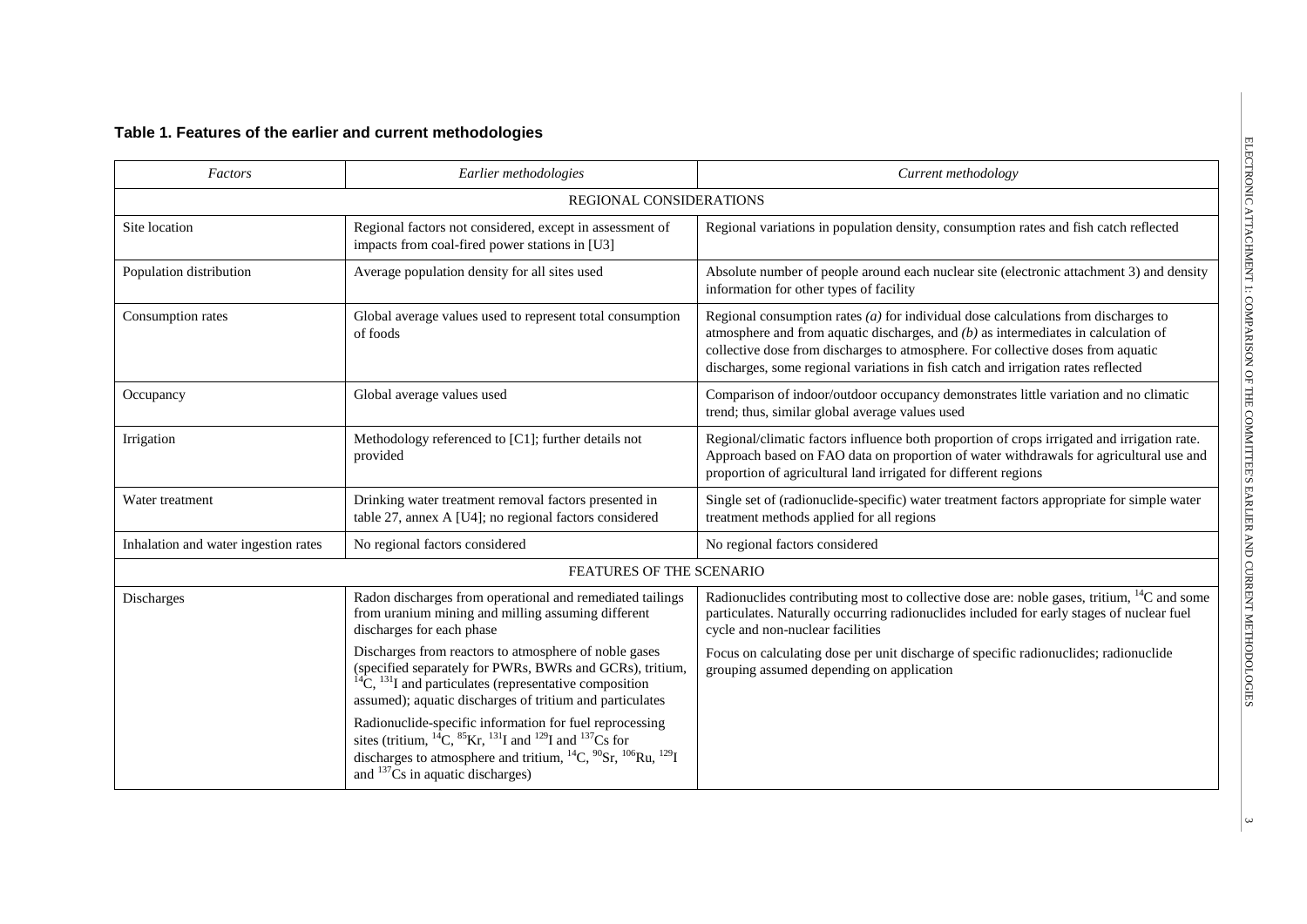| Factors                                     | Earlier methodologies                                                                                                                                                                                                                                                                  | Current methodology                                                                                                                                                                                                                                                                                                                                                                                                                                                                                                                                                                                                                                                                                                                                                                                                                                                                                                                                                                                                                           |  |  |  |  |
|---------------------------------------------|----------------------------------------------------------------------------------------------------------------------------------------------------------------------------------------------------------------------------------------------------------------------------------------|-----------------------------------------------------------------------------------------------------------------------------------------------------------------------------------------------------------------------------------------------------------------------------------------------------------------------------------------------------------------------------------------------------------------------------------------------------------------------------------------------------------------------------------------------------------------------------------------------------------------------------------------------------------------------------------------------------------------------------------------------------------------------------------------------------------------------------------------------------------------------------------------------------------------------------------------------------------------------------------------------------------------------------------------------|--|--|--|--|
| Site description                            | Characteristics of model sites specified in [U2] for mining<br>and milling, fuel fabrication, reactor operation and<br>reprocessing. Stack height and population density based on<br>data for USA and western Europe                                                                   | Location-specific factors, include population distribution and location relative to the<br>coast, determines whether freshwater or marine discharges appropriate                                                                                                                                                                                                                                                                                                                                                                                                                                                                                                                                                                                                                                                                                                                                                                                                                                                                              |  |  |  |  |
|                                             | REGIONAL FACTORS RELATED TO LOCATION OF SITE                                                                                                                                                                                                                                           |                                                                                                                                                                                                                                                                                                                                                                                                                                                                                                                                                                                                                                                                                                                                                                                                                                                                                                                                                                                                                                               |  |  |  |  |
| Population distribution                     | Population density information representative of early<br>1980s. <sup><i>a</i></sup> For power generation: densities of 400 km <sup>-2</sup> within<br>50 km and 20 km <sup>-2</sup> for 50-2,000 km. For mines: 3 km <sup>-2</sup><br>within 100 km and 25 $km^{-2}$ for 100–2,000 km | UNEP analysed population numbers within set distances from each nuclear site.<br>Regional-average data used in deriving dose calculation factors                                                                                                                                                                                                                                                                                                                                                                                                                                                                                                                                                                                                                                                                                                                                                                                                                                                                                              |  |  |  |  |
| Stack height                                | 30 m (power generation); 10 m for mine and mill tailings                                                                                                                                                                                                                               | 30 m for all sites (influence of stack height discussed in electronic attachment 4)                                                                                                                                                                                                                                                                                                                                                                                                                                                                                                                                                                                                                                                                                                                                                                                                                                                                                                                                                           |  |  |  |  |
| Form of aquatic discharge                   | Application of marine and freshwater modelling unclear,<br>although reference in [U2]                                                                                                                                                                                                  | Unless known, application of marine or freshwater models determined from site location<br>relative to coast. Coastal sites assumed to discharge to sea, inland sites assumed to<br>discharge into a river (nuclear facilities assumed to discharge into a large river). Mines<br>and mills and non-nuclear facilities assumed to discharge into a small river                                                                                                                                                                                                                                                                                                                                                                                                                                                                                                                                                                                                                                                                                 |  |  |  |  |
|                                             | GENERAL CONSIDERATIONS FOR DOSE ASSESSMENT                                                                                                                                                                                                                                             |                                                                                                                                                                                                                                                                                                                                                                                                                                                                                                                                                                                                                                                                                                                                                                                                                                                                                                                                                                                                                                               |  |  |  |  |
| Endpoints                                   | Local, regional and global components of collective<br>effective dose. Some per caput and critical group doses                                                                                                                                                                         | Collective dose information in form of matrix, including characteristic individual doses in<br>local populations (e.g. at 5 km for terrestrial pathways) and local, regional and global<br>components of collective doses integrated to 100 years; characteristic individual doses<br>from terrestrial pathways calculated at 5 km from site; those from freshwater discharges<br>based on activity concentrations in water assuming instantaneous mixing at representative<br>river flow rates; those from marine discharges derived from activity concentrations within<br>local and regional compartments; collective doses from discharges into freshwater bodies<br>derived from $(a)$ fraction of volume abstracted for drinking water, $(b)$ freshwater fish<br>catch per unit length (related to volume) of river; collective doses from marine discharges<br>derived from $(a)$ fish catch data per unit volume for local and regional compartments,<br>$(b)$ mollusc and crustacean catch data per unit length of coastline applied |  |  |  |  |
| Integration period<br>(for collective dose) | Before 2008, integration period of 10,000 years used, and<br>[U3] used to derive values for 100 years <sup>b</sup><br>[U2] indicates that future maximum dose rate only be<br>integrated to expected length of practice (500 years<br>assumed for nuclear power)                       | Local, regional and global components of collective doses integrated to 100 years. Global<br>component estimated for other integration periods-500, 10,000 years and infinity (taken<br>as $10^8$ years)—from global dispersion (presented for information)                                                                                                                                                                                                                                                                                                                                                                                                                                                                                                                                                                                                                                                                                                                                                                                   |  |  |  |  |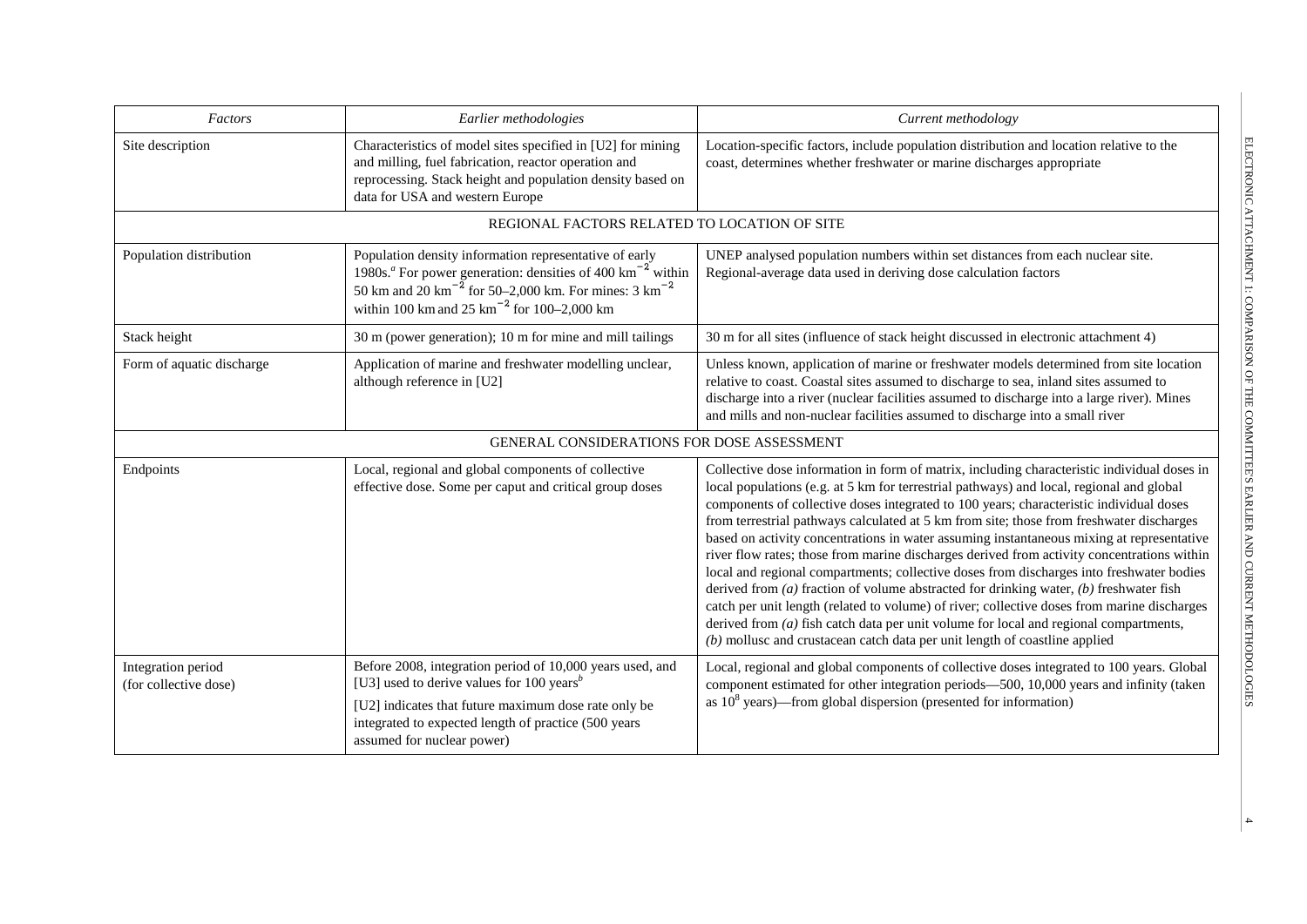| Factors                                                     | Earlier methodologies                                                                                                                                                                                                                                                                                                   | Current methodology                                                                                                                                                                                                                                                                                                                                                                                                                   |
|-------------------------------------------------------------|-------------------------------------------------------------------------------------------------------------------------------------------------------------------------------------------------------------------------------------------------------------------------------------------------------------------------|---------------------------------------------------------------------------------------------------------------------------------------------------------------------------------------------------------------------------------------------------------------------------------------------------------------------------------------------------------------------------------------------------------------------------------------|
| Dispersion in atmosphere                                    | Dispersion factors based on long-term sector-averaged<br>Gaussian-plume model; uncertainty and sensitivity of<br>approach reviewed in [U4]                                                                                                                                                                              | General approach still appropriate for generic assessment, and results within factor of 10<br>of those from more complex models. Approach modified to account for radioactive decay<br>of short-lived radionuclides (notably of radon) and supplemented to derive matrix of dose<br>information, using various methods, including [I3, S1]. Approach retained and activity<br>concentration data compared with existing model results |
| Dispersion in aquatic environment                           | Factors based on total volume of freshwater bodies;<br>dispersion model for discharges to marine environments<br>was simple single compartment model [U2], and assumed<br>that North Sea exchange rates representative from<br>information in [C1]. Residence times based on data for<br>$137$ Cs, $90$ Sr and $239$ Pu | Simple two-box model defined for dispersion in coastal seas and single box model for<br>deep-sea environments (for discharges from oil and gas platforms)<br>Discharges into freshwater bodies assumed to be instantaneously diluted into a<br>representative river                                                                                                                                                                   |
| Dosimetric quantities                                       | Internal dose coefficients [I6, I7]                                                                                                                                                                                                                                                                                     | No change required currently. Update will need to be considered when new ICRP dose<br>coefficients become available                                                                                                                                                                                                                                                                                                                   |
|                                                             | ENVIRONMENTAL BEHAVIOUR OF RADIONUCLIDES                                                                                                                                                                                                                                                                                |                                                                                                                                                                                                                                                                                                                                                                                                                                       |
| Terrestrial                                                 | Empirical transfer parameters, primarily based on fallout<br>data for $137$ Cs and $90$ Sr, supplemented by transfer factors for<br>grain for other radionuclides, except $^{131}I$ , for which transfer<br>factor for milk used                                                                                        | Activity concentrations based on recent compilation of transfer parameters                                                                                                                                                                                                                                                                                                                                                            |
| Aquatic                                                     | Transfer parameters and $K_d$ values derived from [I1, I2]                                                                                                                                                                                                                                                              | Transfer parameters from [I4, I5]                                                                                                                                                                                                                                                                                                                                                                                                     |
| Irrigation                                                  | No details given, but referenced to [C1]                                                                                                                                                                                                                                                                                | Simple approach applied that account for regional differences in abstraction of water for<br>irrigation and application. Transfer parameters applied consistent with approach for<br>deposition from atmosphere. FAO data on abstraction for irrigation applied and region-<br>specific cereal yields used in assessing collective dose                                                                                               |
|                                                             | <b>EXTERNAL IRRADIATION</b>                                                                                                                                                                                                                                                                                             |                                                                                                                                                                                                                                                                                                                                                                                                                                       |
| Radionuclides in air: exposure from<br>radionuclides in air | Dose coefficients based on [E1] for semi-infinite cloud<br>model and effective dose equivalent (rather than effective<br>dose). Factors modified to account for skin dose<br>contribution                                                                                                                               | Approach applied previously still appropriate                                                                                                                                                                                                                                                                                                                                                                                         |
| Radionuclides deposited on soil (and<br>sediment)           | Dose coefficients from [B1]                                                                                                                                                                                                                                                                                             | Dose coefficients for calculating doses from deposited material on soil based on [P1]<br>modified to account for migration of radionuclides down soil column<br>Exposure from occupancy on beaches and river banks included in assessment of<br>individual dose only (see above)                                                                                                                                                      |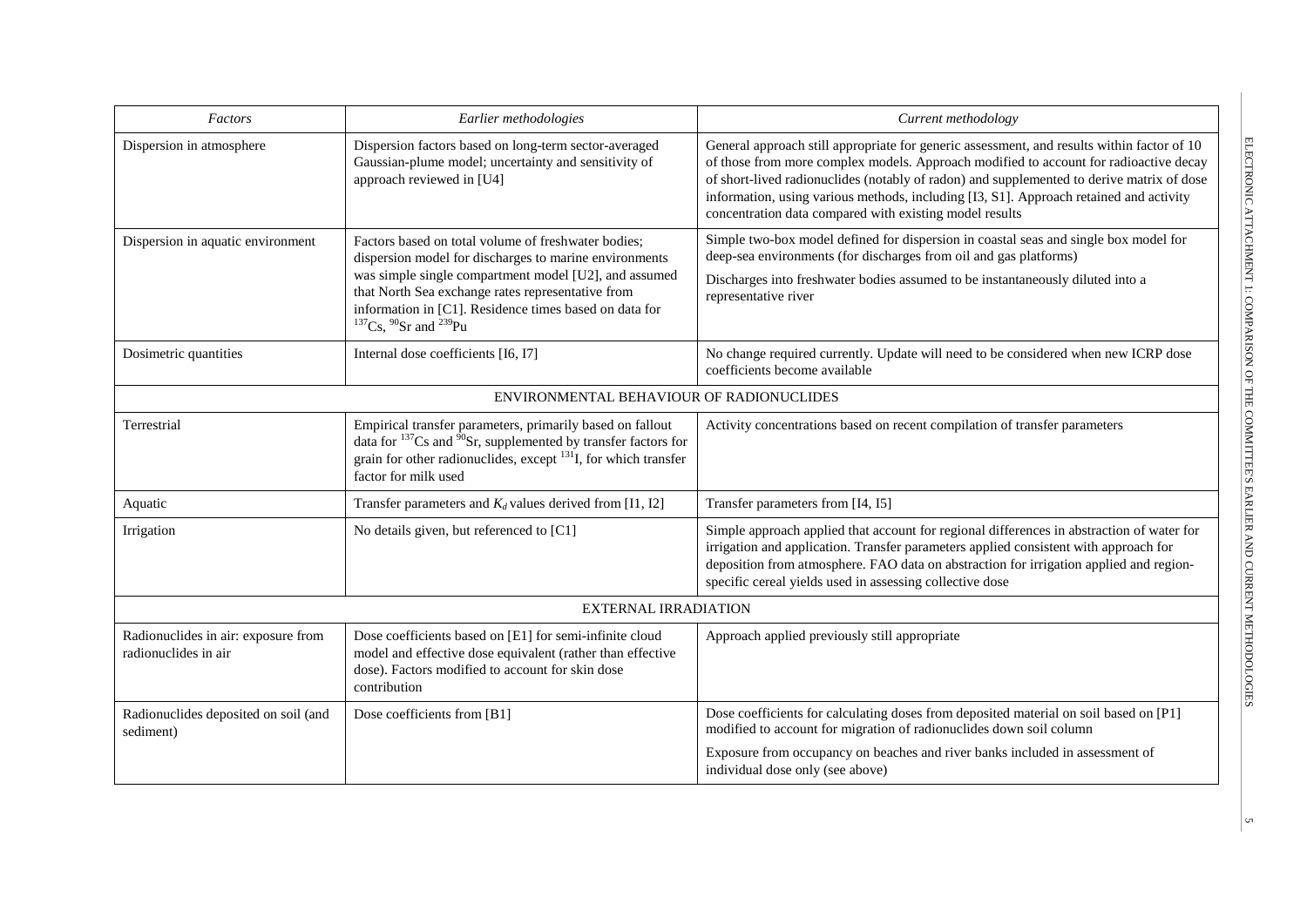| Factors                                                | Earlier methodologies                                                                                                                                                                                                                           | Current methodology                                                                                                                                                                                                                                                                                                                                                                                   |
|--------------------------------------------------------|-------------------------------------------------------------------------------------------------------------------------------------------------------------------------------------------------------------------------------------------------|-------------------------------------------------------------------------------------------------------------------------------------------------------------------------------------------------------------------------------------------------------------------------------------------------------------------------------------------------------------------------------------------------------|
| Occupancy and location factors                         | [U2] gave overview of occupancy and location factors for<br>different building types. Referred to as "transmission<br>factors". Occupancy of 0.8 indoors assumed; transmission                                                                  | Available data suggest limited variation in indoor/outdoor occupancy due to climate or<br>region. Indoor occupancies of 0.8-0.9 typical. Most time likely spent in homes or office<br>buildings. Some variation in nature of building materials by region likely                                                                                                                                      |
|                                                        | factors range from 0.5 in office buildings, 0.2 in homes, 0.3<br>in brick and 0.4 in wooden buildings. A combined<br>transmission and occupancy factor of 0.25 would be<br>appropriate—combined value of 0.3 used in [U1] therefore<br>retained | Without data to demonstrate significant variation in shielding factors between regions,<br>assumptions in [U2] retained (unlikely to differ by more than factor of 2 or so)                                                                                                                                                                                                                           |
|                                                        | <b>INHALATION</b>                                                                                                                                                                                                                               |                                                                                                                                                                                                                                                                                                                                                                                                       |
| Nuclear installations/general                          | Population and age-weighted inhalation rates and dose<br>coefficients applied. Dust-loading approach also applied to<br>resuspension of radionuclides deposited on soils                                                                        | Adult inhalation rate assumptions applied—similar to age-weighted values; added<br>complexity of age weighting not warranted                                                                                                                                                                                                                                                                          |
| Mine and mill tailings/radon                           | Radon dose factors reviewed in detail in [U4]; radon dose<br>coefficient consistent with that recommended in annex E,<br>2006 Report [U5]                                                                                                       | Approach revised to ensure consistency with other radionuclides and for discharges of<br>radon from non-nuclear facilities. Situation associated with tailings and discharges are<br>different and [U4] approach still appropriate. Dispersion, equilibrium factors, integration<br>periods and deposition of progeny for radionuclides consistent to allow comparison of<br>different energy sources |
|                                                        | <b>INGESTION</b>                                                                                                                                                                                                                                |                                                                                                                                                                                                                                                                                                                                                                                                       |
| Radionuclides discharged to<br>terrestrial environment | Population-weighted average consumption rates derived<br>from [U3]. Aggregated to provide single consumption rate<br>value                                                                                                                      | Generic consumption rates applied directly for different regions using simple spreadsheet<br>tool                                                                                                                                                                                                                                                                                                     |
| Radionuclides discharged to aquatic<br>environment     | Based on generic assumption of relationship between<br>volume of water and number of people receiving exposures<br>from it, validated by global aquatic food-catch data                                                                         | Dose factors derived using region-specific fish-catch data for collective doses, where<br>available                                                                                                                                                                                                                                                                                                   |
| Freshwater abstraction and fish-catch<br>data          | Global values used                                                                                                                                                                                                                              | Representative abstraction rates based on FAO data on municipal abstraction. Region-<br>specific fish-catch data determined per unit length for two types of river from data for<br>specific rivers                                                                                                                                                                                                   |
| Marine fish-catch data                                 | Global values used                                                                                                                                                                                                                              | Region-specific fish-catch data per unit area and per unit coastline for shellfish for marine<br>compartments applied                                                                                                                                                                                                                                                                                 |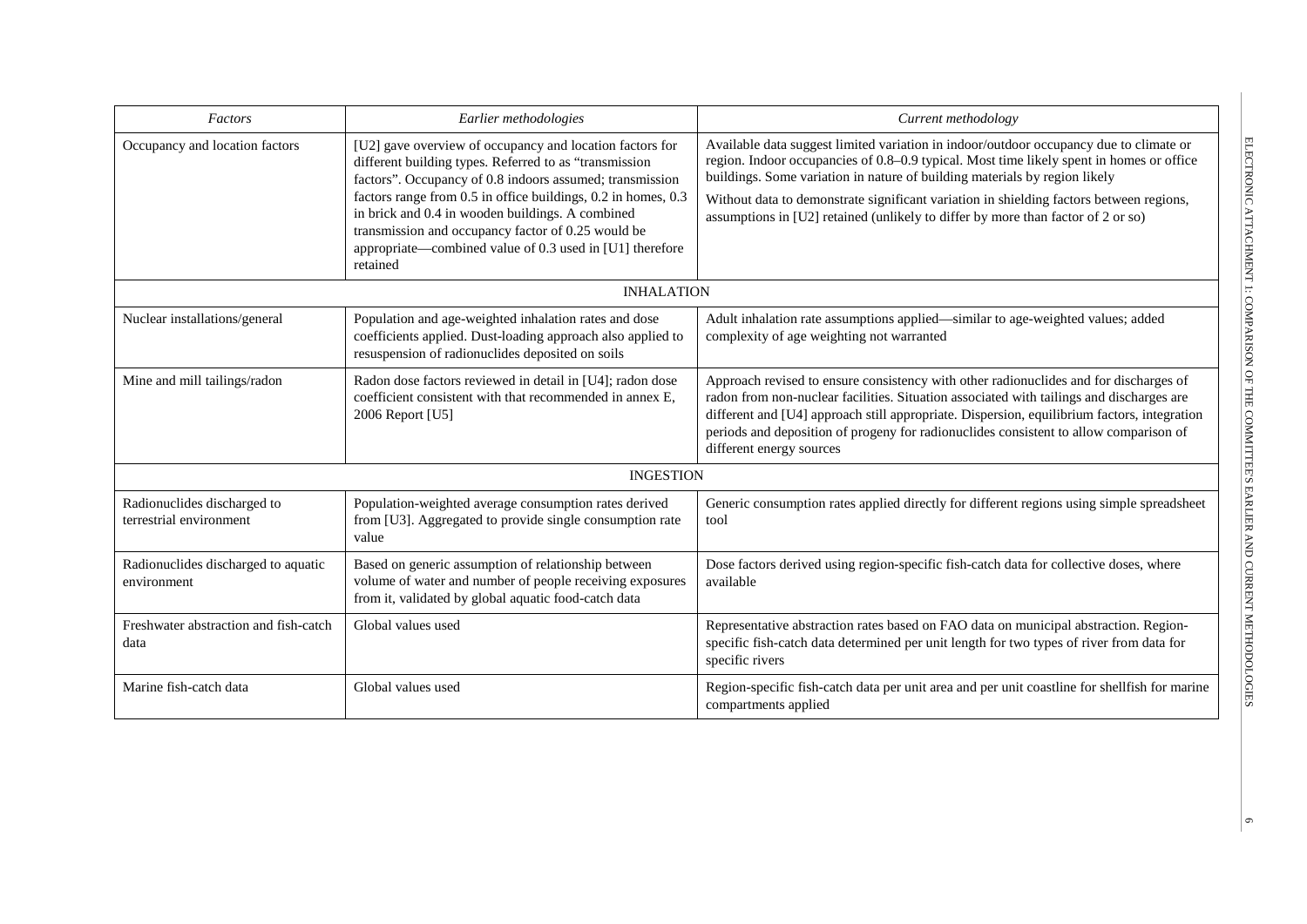| Factors    | Earlier methodologies                                                                                                                       | Current methodology                                                       |
|------------|---------------------------------------------------------------------------------------------------------------------------------------------|---------------------------------------------------------------------------|
|            | <b>GLOBALLY CIRCULATING RADIONUCLIDES</b>                                                                                                   |                                                                           |
| Tritium    | Based on simplified model developed in [K1]. The<br>UNSCEAR 2000 Report [U4] found results within factor of<br>3 of more complex approaches | No change except for size of global population                            |
| Carbon-14  | Based on 23-compartment model [T1]. Estimates using<br>different models within factor of 1.5 [U4]                                           | No change except for size of global population                            |
| Iodine-129 | Based on model in [T1]                                                                                                                      | No change necessary except size of global population                      |
| Krypton-85 | Based on simple two-compartment model, originally<br>presented in $\lceil C1 \rceil$                                                        | No change other than to update dose factors and size of global population |

*<sup>a</sup>* Local and regional populations defined as 0–100 and 100–1,000 km, respectively [U3].

*<sup>b</sup>* Inconsistent with approach for radon from mine and mill tailings where integration period of 10,000 years is retained.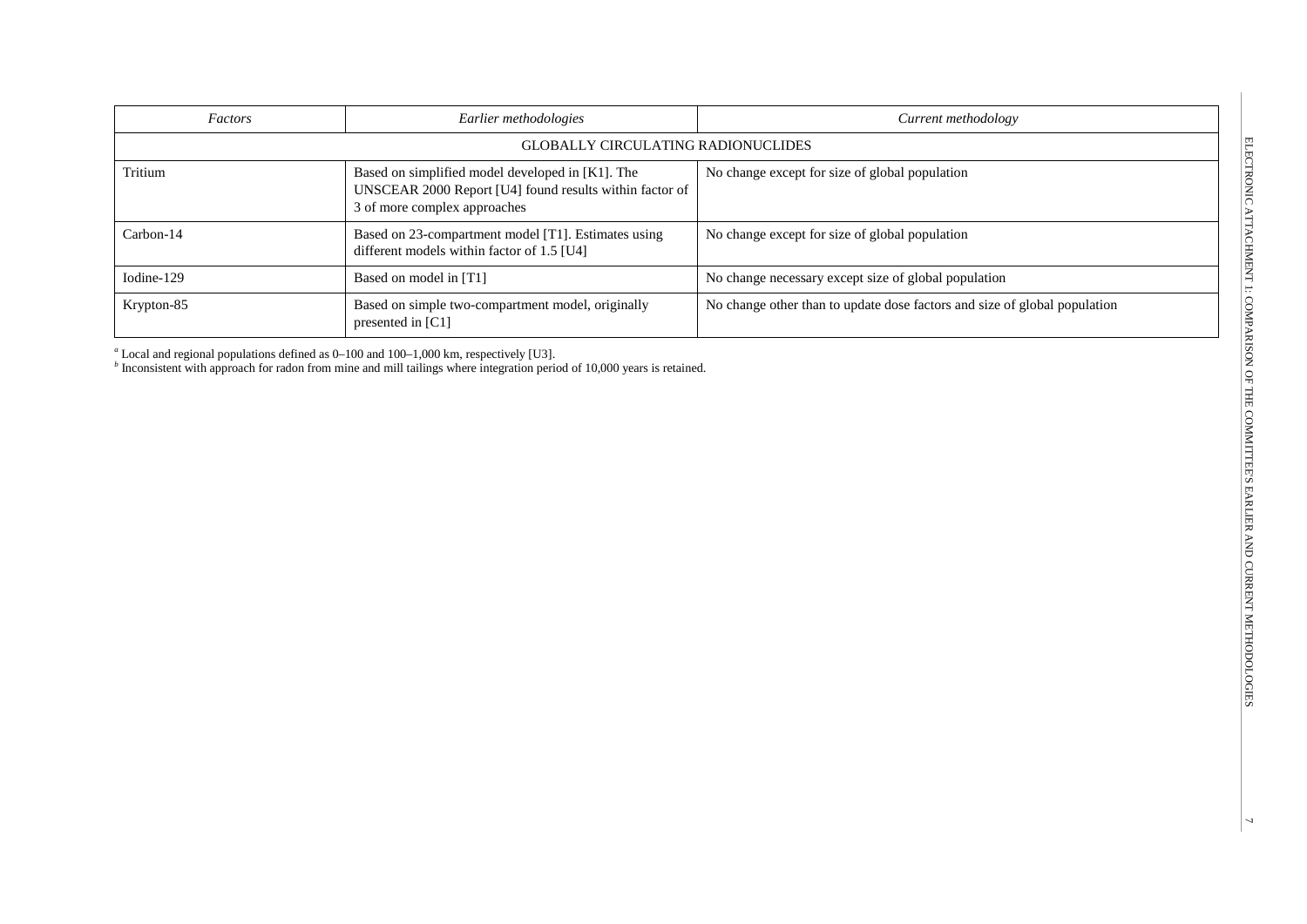## **Table 2. Comparison of estimates of collective effective doses from external irradiation due to radionuclides deposited following discharges to the atmosphere**

|              | Collective effective dose (man Sv) from 1 year's discharge at 1 $Bq/s$ |                                         |                      |                      |                      |                      |  |  |  |  |
|--------------|------------------------------------------------------------------------|-----------------------------------------|----------------------|----------------------|----------------------|----------------------|--|--|--|--|
| Radionuclide | <i><b>UNSCEAR</b></i>                                                  | Current methodology <sup><i>a</i></sup> |                      |                      |                      |                      |  |  |  |  |
|              | 2000 Report                                                            | Asia & Pacific                          | Europe               | Latin America        | North America        | World-average        |  |  |  |  |
| ${}^{60}Co$  | $9.6 \times 10^{-5}$                                                   | $3.6 \times 10^{-4}$                    | $1.3 \times 10^{-4}$ | $5.1 \times 10^{-5}$ | $6.3 \times 10^{-5}$ | $1.1 \times 10^{-4}$ |  |  |  |  |
| $^{131}$ T   | $1.4 \times 10^{-7}$                                                   | $3.5 \times 10^{-7}$                    | $1.2 \times 10^{-7}$ | $5.3 \times 10^{-8}$ | $6.1 \times 10^{-8}$ | $1.1 \times 10^{-7}$ |  |  |  |  |
| $^{134}Cs$   | $2.5 \times 10^{-5}$                                                   | $1.1 \times 10^{-4}$                    | $3.9 \times 10^{-5}$ | $1.6 \times 10^{-5}$ | $1.9 \times 10^{-5}$ | $3.4 \times 10^{-5}$ |  |  |  |  |
| $^{137}Cs$   | $1.3 \times 10^{-4}$                                                   | $2.8 \times 10^{-4}$                    | $9.9 \times 10^{-5}$ | $3.9 \times 10^{-5}$ | $4.9 \times 10^{-5}$ | $8.5 \times 10^{-5}$ |  |  |  |  |
| $^{241}$ Am  | $6.0 \times 10^{-5}$                                                   | $1.4 \times 10^{-5}$                    | $5.0 \times 10^{-6}$ | $2.0 \times 10^{-6}$ | $2.5 \times 10^{-6}$ | $4.3 \times 10^{-6}$ |  |  |  |  |

*<sup>a</sup>* The values for the current methodology are not available directly in the workbooks, but were calculated separately.

#### **Table 3. Comparison of estimated collective effective doses from inhalation following discharges to the atmosphere**

|                  | Collective effective dose (man Sv) from 1 year's discharge at $1$ Bq/s |                                         |                      |                      |                      |                      |  |  |  |  |
|------------------|------------------------------------------------------------------------|-----------------------------------------|----------------------|----------------------|----------------------|----------------------|--|--|--|--|
| Radionuclide     | <b>UNSCEAR</b>                                                         | Current methodology <sup><i>a</i></sup> |                      |                      |                      |                      |  |  |  |  |
|                  | 2000 Report                                                            | Asia & Pacific                          | Europe               | Latin America        | North America        | World-average        |  |  |  |  |
| ${}^{60}Co$      | $2.1 \times 10^{-6}$                                                   | $7.4 \times 10^{-6}$                    | $2.6 \times 10^{-6}$ | $1.0 \times 10^{-6}$ | $1.3 \times 10^{-6}$ | $2.2 \times 10^{-6}$ |  |  |  |  |
| 90 <sub>S</sub>  | $7.9 \times 10^{-6}$                                                   | $2.7 \times 10^{-5}$                    | $9.4 \times 10^{-6}$ | $3.7 \times 10^{-6}$ | $4.6 \times 10^{-6}$ | $8.1 \times 10^{-6}$ |  |  |  |  |
| 131 <sub>I</sub> | $1.5 \times 10^{-6}$                                                   | $4.6 \times 10^{-6}$                    | $1.6 \times 10^{-6}$ | $6.9 \times 10^{-7}$ | $8.0 \times 10^{-7}$ | $1.4 \times 10^{-6}$ |  |  |  |  |
| $^{134}Cs$       | $1.4 \times 10^{-6}$                                                   | $4.9 \times 10^{-6}$                    | $1.7 \times 10^{-6}$ | $6.8 \times 10^{-7}$ | $8.5 \times 10^{-7}$ | $1.5 \times 10^{-6}$ |  |  |  |  |
| $^{137}Cs$       | $9.8 \times 10^{-7}$                                                   | $3.4 \times 10^{-6}$                    | $1.2 \times 10^{-6}$ | $4.8 \times 10^{-7}$ | $5.9 \times 10^{-7}$ | $1.0 \times 10^{-6}$ |  |  |  |  |
| $^{239}Pu$       | $1.0 \times 10^{-2}$                                                   | $3.7 \times 10^{-2}$                    | $1.3 \times 10^{-2}$ | $5.2 \times 10^{-3}$ | $6.4 \times 10^{-3}$ | $1.1 \times 10^{-2}$ |  |  |  |  |
| $^{240}$ Pu      | $1.0 \times 10^{-2}$                                                   | $3.7 \times 10^{-2}$                    | $1.3 \times 10^{-2}$ | $5.2 \times 10^{-3}$ | $6.4 \times 10^{-3}$ | $1.1 \times 10^{-2}$ |  |  |  |  |
| $^{241}$ Am      | $8.8 \times 10^{-3}$                                                   | $3.1 \times 10^{-2}$                    | $1.1 \times 10^{-2}$ | $4.3 \times 10^{-3}$ | $5.4 \times 10^{-3}$ | $9.4 \times 10^{-3}$ |  |  |  |  |

*<sup>a</sup>* The values for the current methodology are not available directly from the workbooks, but were calculated separately.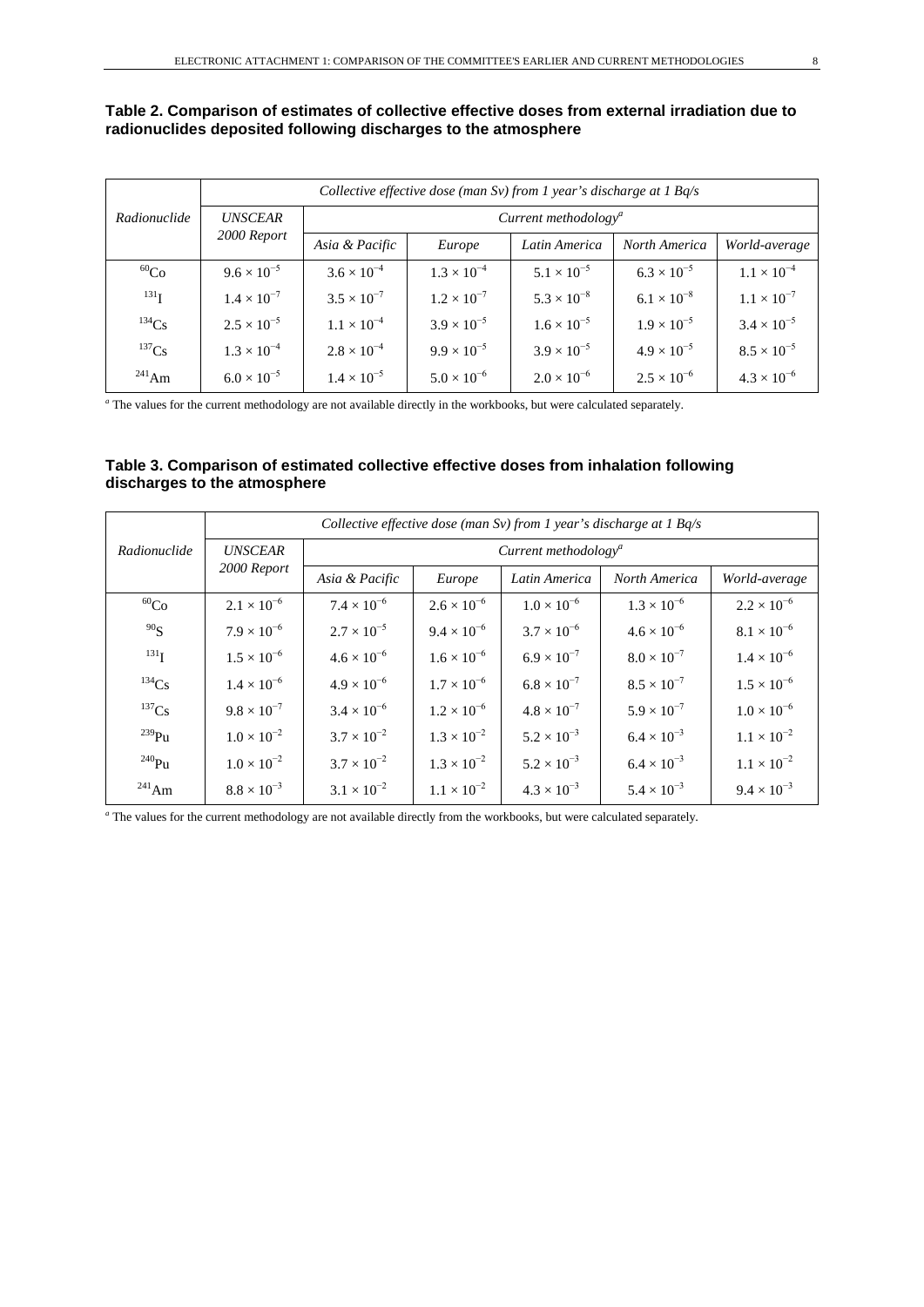|              | Collective effective dose (man Sv) from 1 year's discharge at 1 Bq/s |                                  |                      |                      |                      |                      |  |  |  |  |
|--------------|----------------------------------------------------------------------|----------------------------------|----------------------|----------------------|----------------------|----------------------|--|--|--|--|
| Radionuclide | <b>UNSCEAR</b>                                                       | Current methodology <sup>a</sup> |                      |                      |                      |                      |  |  |  |  |
|              | 2000 Report                                                          | Asia & Pacific                   | Europe               | Latin America        | North America        | World-average        |  |  |  |  |
| $\rm{^3H}$   | $6.6 \times 10^{-8}$                                                 | $3.4 \times 10^{-7}$             | $1.5 \times 10^{-7}$ | $3.9 \times 10^{-8}$ | $6.9 \times 10^{-8}$ | $1.1 \times 10^{-7}$ |  |  |  |  |
| $^{14}$ C    | $8.5 \times 10^{-6}$                                                 | $2.3 \times 10^{-5}$             | $8.4 \times 10^{-6}$ | $2.9 \times 10^{-6}$ | $4.0 \times 10^{-6}$ | $6.9 \times 10^{-6}$ |  |  |  |  |
| ${}^{60}Co$  | $1.8 \times 10^{-5}$                                                 | $3.7 \times 10^{-4}$             | $2.9 \times 10^{-4}$ | $1.0 \times 10^{-4}$ | $2.0 \times 10^{-4}$ | $1.6 \times 10^{-4}$ |  |  |  |  |
| $90$ Sr      | $9.7 \times 10^{-5}$                                                 | $2.0 \times 10^{-3}$             | $9.8 \times 10^{-4}$ | $2.9 \times 10^{-4}$ | $4.7 \times 10^{-4}$ | $6.4 \times 10^{-4}$ |  |  |  |  |
| $^{131}$ T   | $7.9 \times 10^{-6}$                                                 | $7.2 \times 10^{-5}$             | $3.2 \times 10^{-5}$ | $1.1 \times 10^{-5}$ | $1.5 \times 10^{-5}$ | $2.2 \times 10^{-5}$ |  |  |  |  |
| $134C_S$     | $6.9 \times 10^{-5}$                                                 | $5.8 \times 10^{-4}$             | $2.7 \times 10^{-4}$ | $9.5 \times 10^{-5}$ | $1.6 \times 10^{-4}$ | $1.9 \times 10^{-4}$ |  |  |  |  |
| $^{137}Cs$   | $9.9 \times 10^{-5}$                                                 | $5.1 \times 10^{-4}$             | $2.4 \times 10^{-4}$ | $8.4 \times 10^{-5}$ | $1.4 \times 10^{-4}$ | $1.7 \times 10^{-4}$ |  |  |  |  |
| $^{239}$ Pu  | $3.2 \times 10^{-4}$                                                 | $1.4 \times 10^{-3}$             | $5.8 \times 10^{-4}$ | $1.7 \times 10^{-4}$ | $2.6 \times 10^{-4}$ | $4.2 \times 10^{-4}$ |  |  |  |  |
| $^{240}$ Pu  | $3.2 \times 10^{-4}$                                                 | $1.4 \times 10^{-3}$             | $5.8 \times 10^{-4}$ | $1.7 \times 10^{-4}$ | $2.6 \times 10^{-4}$ | $4.2 \times 10^{-4}$ |  |  |  |  |
| $^{241}$ Am  | $7.3 \times 10^{-5}$                                                 | $1.2 \times 10^{-3}$             | $4.9 \times 10^{-4}$ | $1.4 \times 10^{-4}$ | $2.2 \times 10^{-4}$ | $3.5 \times 10^{-4}$ |  |  |  |  |

### **Table 4. Comparison of estimated collective effective doses from ingestion of terrestrial foods following discharges to the atmosphere**

*<sup>a</sup>* The values for the current methodology are not available directly from the workbooks, but were calculated separately.

#### **Table 5. Comparison of estimated collective effective doses from freshwater pathways following aquatic discharges**

| Radionuclide     | Collective effective dose (man Sv) from 1 year's discharge at $1$ Bq/s |                      |                                  |                       |                                         |                       |  |  |  |
|------------------|------------------------------------------------------------------------|----------------------|----------------------------------|-----------------------|-----------------------------------------|-----------------------|--|--|--|
|                  |                                                                        | Drinking water       |                                  | Fish                  |                                         |                       |  |  |  |
|                  | <b>UNSCEAR</b>                                                         |                      | Current methodology <sup>a</sup> | <b>UNSCEAR</b>        | Current methodology <sup><i>a</i></sup> |                       |  |  |  |
|                  | 2000 Report                                                            | Small river          | Large river                      | 2000 Report           | Small river                             | Large river           |  |  |  |
| $\rm{^3H}$       | $4.1 \times 10^{-8}$                                                   | $1.9 \times 10^{-7}$ | $1.9 \times 10^{-7}$             | $9.5 \times 10^{-11}$ | $1.4 \times 10^{-10}$                   | $7.0 \times 10^{-11}$ |  |  |  |
| $^{14}C$         | $1.7 \times 10^{-6}$                                                   | $1.8 \times 10^{-6}$ | $1.8 \times 10^{-6}$             | $2.1 \times 10^{-4}$  | $2.3 \times 10^{-3}$                    | $1.2 \times 10^{-3}$  |  |  |  |
| ${}^{60}Co$      | $3.0 \times 10^{-6}$                                                   | $5.8 \times 10^{-6}$ | $5.8 \times 10^{-6}$             | $4.4 \times 10^{-6}$  | $1.4 \times 10^{-6}$                    | $5.6 \times 10^{-8}$  |  |  |  |
| $106$ Ru         | $2.3 \times 10^{-6}$                                                   | $1.2 \times 10^{-5}$ | $1.2 \times 10^{-5}$             | $1.2 \times 10^{-7}$  | $2.3 \times 10^{-6}$                    | $1.1 \times 10^{-7}$  |  |  |  |
| 129 <sub>T</sub> | $2.6 \times 10^{-4}$                                                   | $2.8 \times 10^{-4}$ | $2.8 \times 10^{-4}$             | $3.2 \times 10^{-5}$  | $3.0 \times 10^{-5}$                    | $5.2 \times 10^{-6}$  |  |  |  |
| $^{137}Cs$       | $4.1 \times 10^{-6}$                                                   | $3.3 \times 10^{-5}$ | $3.3 \times 10^{-5}$             | $1.1 \times 10^{-4}$  | $2.1 \times 10^{-4}$                    | $1.0 \times 10^{-5}$  |  |  |  |
| $^{241}$ Am      | $4.4 \times 10^{-5}$                                                   | $2.1 \times 10^{-4}$ | $2.1 \times 10^{-4}$             | $3.3 \times 10^{-5}$  | $1.3 \times 10^{-5}$                    | $3.1 \times 10^{-7}$  |  |  |  |

*<sup>a</sup>* The values for the current methodology are not available directly from the workbooks, but were calculated separately.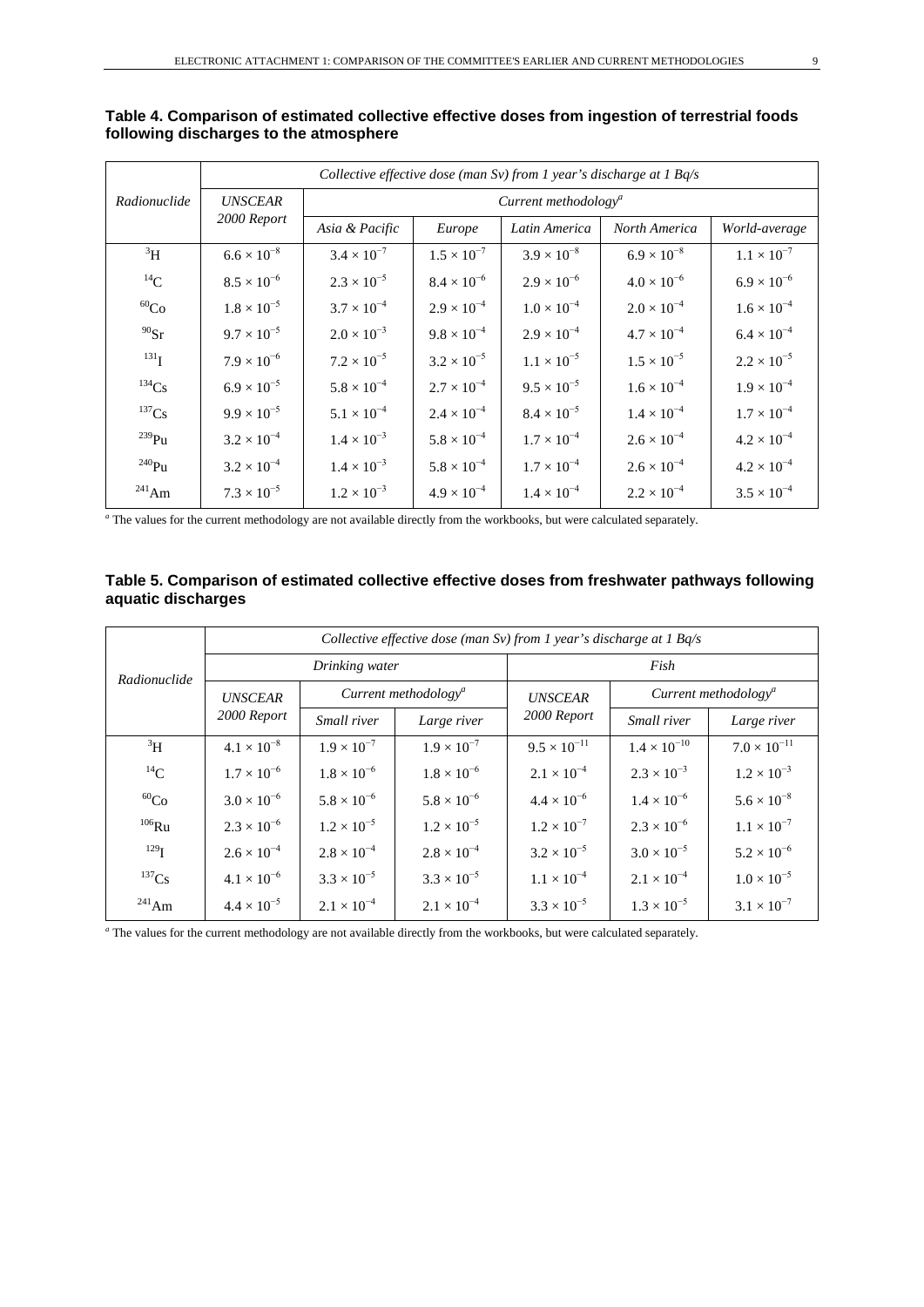|                     | Collective effective dose (man Sv from 1 year's discharge at 1 $Bq/s$ ) |                       |                                  |                       |                       |                       |                       |                       |                       |                       |                       |                       |                       |                       |                       |  |
|---------------------|-------------------------------------------------------------------------|-----------------------|----------------------------------|-----------------------|-----------------------|-----------------------|-----------------------|-----------------------|-----------------------|-----------------------|-----------------------|-----------------------|-----------------------|-----------------------|-----------------------|--|
| Radio-              | <b>UNSCEAR</b>                                                          |                       | Current methodology <sup>a</sup> |                       |                       |                       |                       |                       |                       |                       |                       |                       |                       |                       |                       |  |
| nuclide             | 2000                                                                    | Africa                |                                  | Asia/Pacific          |                       |                       | Europe                |                       | Latin America         |                       | North America         |                       | West Asia             |                       | World-average         |  |
|                     | Report                                                                  | Local                 | Regional                         | Local                 | Regional              | Local                 | Regional              | Local                 | Regional              | Local                 | Regional              | Local                 | Regional              | Local                 | Regional              |  |
| $\rm{^3H}$          | $3.8 \times 10^{-11}$                                                   | $2.5 \times 10^{-13}$ | $4.7 \times 10^{-14}$            | $2.8 \times 10^{-13}$ | $5.2 \times 10^{-14}$ | $2.5 \times 10^{-13}$ | $4.7 \times 10^{-14}$ | $1.3 \times 10^{-13}$ | $2.5 \times 10^{-14}$ | $8.6 \times 10^{-14}$ | $1.6 \times 10^{-14}$ | $2.9 \times 10^{-13}$ | $5.6 \times 10^{-14}$ | $1.4 \times 10^{-13}$ | $2.7 \times 10^{-14}$ |  |
| ${}^{14}C$          | $2.8 \times 10^{-5}$                                                    | $1.6 \times 10^{-7}$  | $3.2 \times 10^{-8}$             | $1.8 \times 10^{-7}$  | $3.6 \times 10^{-8}$  | $1.6 \times 10^{-7}$  | $3.2 \times 10^{-8}$  | $8.6 \times 10^{-8}$  | $1.7 \times 10^{-8}$  | $5.5 \times 10^{-8}$  | $1.1 \times 10^{-8}$  | $1.9 \times 10^{-7}$  | $3.8 \times 10^{-8}$  | $9.1 \times 10^{-8}$  | $1.8 \times 10^{-8}$  |  |
| ${}^{60}Co$         | $6.0 \times 10^{-6}$                                                    | $3.3 \times 10^{-8}$  | $5.4 \times 10^{-9}$             | $3.6 \times 10^{-8}$  | $6.0 \times 10^{-9}$  | $3.2 \times 10^{-8}$  | $5.3 \times 10^{-9}$  | $1.8 \times 10^{-8}$  | $2.9 \times 10^{-9}$  | $1.1 \times 10^{-8}$  | $1.9 \times 10^{-9}$  | $3.9 \times 10^{-8}$  | $6.3 \times 10^{-9}$  | $1.9 \times 10^{-8}$  | $3.1 \times 10^{-9}$  |  |
| $^{90}Sr$           | $1.3 \times 10^{-7}$                                                    | $1.2 \times 10^{-9}$  | $2.3 \times 10^{-10}$            | $1.3 \times 10^{-9}$  | $2.5 \times 10^{-10}$ | $1.2 \times 10^{-9}$  | $2.2 \times 10^{-10}$ | $6.3 \times 10^{-10}$ | $1.2 \times 10^{-10}$ | $4.0 \times 10^{-10}$ | $7.8 \times 10^{-11}$ | $1.4 \times 10^{-9}$  | $2.7 \times 10^{-10}$ | $6.6 \times 10^{-10}$ | $1.3 \times 10^{-10}$ |  |
| $^{106}\mbox{Ru}$   | $1.1 \times 10^{-8}$                                                    | $1.9 \times 10^{-10}$ | $2.2 \times 10^{-11}$            | $2.1 \times 10^{-10}$ | $2.5 \times 10^{-11}$ | $1.9 \times 10^{-10}$ | $2.2 \times 10^{-11}$ | $1.0 \times 10^{-10}$ | $1.2 \times 10^{-11}$ | $6.4 \times 10^{-11}$ | $7.6 \times 10^{-12}$ | $2.2 \times 10^{-10}$ | $2.6 \times 10^{-11}$ | $1.1 \times 10^{-10}$ | $1.3 \times 10^{-11}$ |  |
| $^{129}$ I          | $2.7 \times 10^{-6}$                                                    | $1.4 \times 10^{-8}$  | $2.8 \times 10^{-9}$             | $1.5 \times 10^{-8}$  | $3.0 \times 10^{-9}$  | $1.4 \times 10^{-8}$  | $2.7 \times 10^{-9}$  | $7.4 \times 10^{-9}$  | $1.5 \times 10^{-9}$  | $4.7 \times 10^{-9}$  | $9.4 \times 10^{-10}$ | $1.6 \times 10^{-8}$  | $3.2 \times 10^{-9}$  | $7.8 \times 10^{-9}$  | $1.6 \times 10^{-9}$  |  |
| $137$ Cs            | $3.0 \times 10^{-6}$                                                    | $1.8 \times 10^{-8}$  | $3.5 \times 10^{-9}$             | $2.0 \times 10^{-8}$  | $3.9 \times 10^{-9}$  | $1.8 \times 10^{-8}$  | $3.5 \times 10^{-9}$  | $9.7 \times 10^{-9}$  | $1.9 \times 10^{-9}$  | $6.2 \times 10^{-9}$  | $1.2 \times 10^{-9}$  | $2.1 \times 10^{-8}$  | $4.1 \times 10^{-9}$  | $1.0 \times 10^{-8}$  | $2.0 \times 10^{-9}$  |  |
| $^{239}\mathrm{Pu}$ | $2.8 \times 10^{-5}$                                                    | $3.5 \times 10^{-7}$  | $6.9 \times 10^{-8}$             | $3.8 \times 10^{-7}$  | $7.6 \times 10^{-8}$  | $3.4 \times 10^{-7}$  | $6.8 \times 10^{-8}$  | $1.9 \times 10^{-7}$  | $3.7 \times 10^{-8}$  | $1.2 \times 10^{-7}$  | $2.4 \times 10^{-8}$  | $4.1 \times 10^{-7}$  | $8.1 \times 10^{-8}$  | $2.0 \times 10^{-7}$  | $3.9 \times 10^{-8}$  |  |

## **Table 6. Comparison of estimated collective effective doses from marine fish following aquatic discharges**

*<sup>a</sup>* The values for the current methodology are not available directly from the workbooks, but were calculated separately.

 $|5$